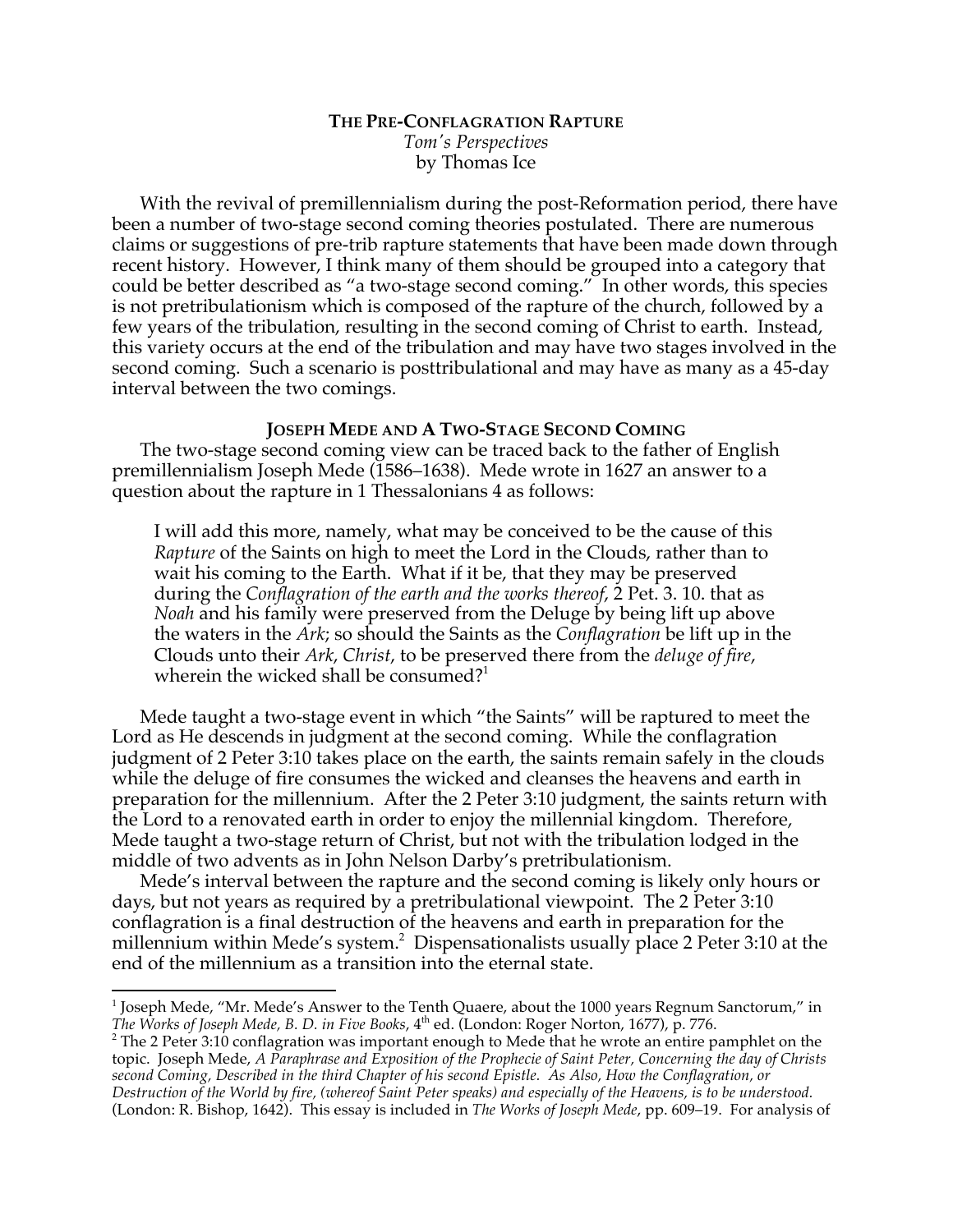## **PETER JURIEU**

Pretribulationist Paul Benware has made the following claims about other pre-Darby pre-trib rapturists:

As early as 1687, Peter Jurieu, in his book *Approaching Deliverance of the Church* (1687), taught that Christ would come in the air to rapture the saints and return to heaven before the battle of Armageddon. He spoke of a secret Rapture prior to His coming in glory and judgment at Armageddon. . . . It is clear that these men believed that this coming will precede Christ's descent to the earth and the time of judgment. The purpose was to preserve believers from the time of judgment. $3$ 

The problem with claiming Jurieu as a pretribulationist is when one looks at the original documents Benware refers to for support from Grant Jeffrey,<sup>4</sup> they do not mention a "secret" rapture and the judgment mentioned is the second coming, not the tribulation—contra Jeffrey. Jurieu actually says,

And St. John saith, that *the Saints shall reign with Christ a thousand years*. I would not be too confident, that this ought to be understood of *a visible descent and abode of Christ upon earth*; yea, I do not believe it probable. But to me it seems very Evident, that *this Reign shall begin with some miraculous appearance of our Lord in his Glory*. After which he shall go back to Heaven, and from thence govern this *victorious Church*. *Mr. J. Mede*, and others after him, would make this reign of Christ for a thousand years.<sup>5</sup>

Jeffrey may have been confused by Jerieu's statement that Christ would return to heaven after His coming to the earth. This is not a pre-trib rapture statement in that context! Instead it is the commonly held view by historicist premillennialists of the day as championed by Mede. Mede held that Christ would return to earth, then rapture and resurrect believers, but during the millennium Christ would reign from heaven, ruling the world through the church on earth. $^6\,$  This is not a pre-trib rapture but a twostage second coming where believers are raptured into the air at the second coming of Christ in order to miss the conflagration of judgment that will take place on the unbelieving world.

Jeffery Jue says that, "Jurieu was a committed millenarian, heavily influenced by Mede."7 Jue notes: "Gottfried Wilhelm Leibniz observed that Jurieu was basically

Mede's conflagration views see Jeffrey K. Jue, *Heaven Upon Earth: Joseph Mede (1586–1638) and the Legacy of* 

<sup>&</sup>lt;sup>3</sup> Paul N. Benware, *Understanding End Times Prophecy: A Comprehensive Approach*, Revised and Expanded (Chicago: Moody Press, 2006), p. 247.

<sup>4</sup> Grant R. Jeffrey, *Apocalypse: The Coming Judgment of The Nations* (Toronto: Frontier Research Publications,

<sup>1992),</sup> pp. 93–4.<br><sup>5</sup> (spelling modernized) Peter Jurieu, *The Accomplishment of the Scripture Prophecies, or the Approaching Deliverance of the Church (London: No Publisher, 1787), pp. 381–2.* 

<sup>&</sup>lt;sup>6</sup> Jue, *Heaven Upon Earth, p, 99. For this view Jue cites The Works of Joseph Mede, pp. 603–4. 7* Jue, *Heaven Upon Earth*, p. 168.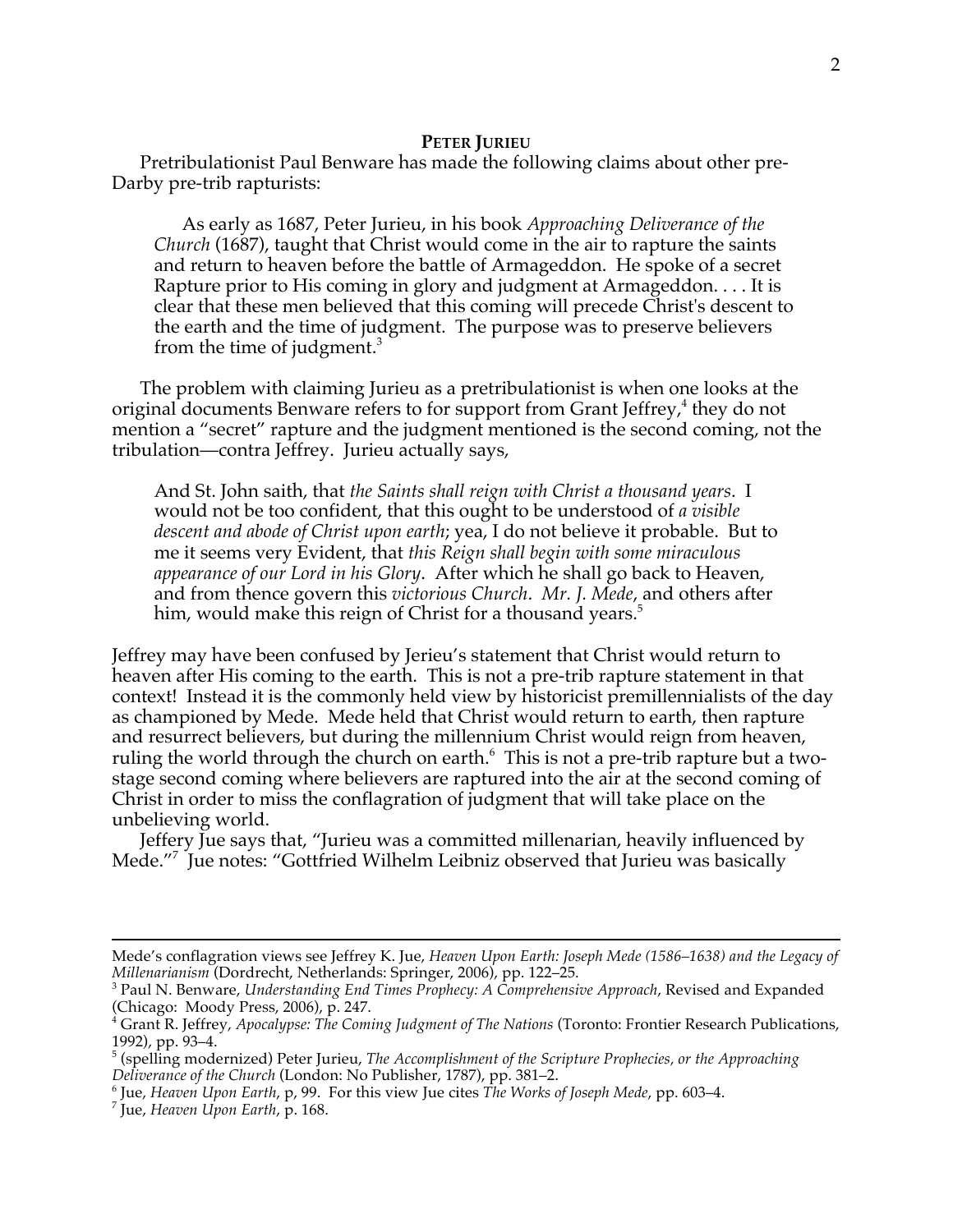reproducing Mede's interpretations."<sup>8</sup> Neither Mede nor Jurieu taught any form of pretribulationism.

### **SOME OTHERS**

The pre-conflagration, two-stage second coming view has been widely held during the dominance of historicist premillennialism—from Mede to Elliot. Historicism was the dominate Protestant view of prophecy from about 1575 until about 1875. John Gill (1697–1771) a historicist premillennialist taught Mede's pre-conflagration, two-stage return of Christ as follows:

The effects of Christ's second coming, and personal appearance, are many; . . . the burning of the world, and making new heavens and a new earth, and the reign of Christ there with his saints a thousand years; and then the general judgment: . . . And to begin with the universal conflagration; which is strongly and fully express by the apostle Peter, 2 epist. iii. 10, 12; . . . which is to be understood of the burning of the whole sublunary and visible world; signified by the heavens and the earth, taken in a literal, and not in a figurative sense.<sup>9</sup>

Like Mede, Gill teaches that the 2 Peter 3, conflagration precedes the millennium while believers are protected. He describes what will happen to the righteous during the conflagration.

Not one wicked man will escape the conflagration, all will be burnt in it, yet the wicked only; for the righteous dead, will be caught up together into the clouds to meet the Lord in the air; and will be carried up far enough to be out of the reach of the devouring flames; and these are they who are meant by such as fear the Lord, to whom *the sun of righteousness shall arise*. 10

Gill describes the raptured saints hovering in the air while the earth is cleansed during the conflagration.

The place whither he shall come, is the earth: . . . though he shall not descend upon it at once; when he appears from the third heaven, he shall descend into the air, and there stay some time, until the dead saints are raised, and the living ones changed; and both are brought unto him there; and till the new earth is made and prepared for him and them; when he and they will come down from heaven to earth, and they shall reign with him on it a thousand years. $^{\rm 11}$ 

The living saints then on earth, who will be changed, shall be caught up, together into the clouds, to meet the Lord in the air; and shall be carried up high enough, and be with him out of reach of this fire.<sup>12</sup>

<sup>&</sup>lt;sup>8</sup> Jue, *Heaven Upon Earth, p. 239.*<br><sup>9</sup> John Gill, *A Complete Body of Doctrinal and Practical Divinity: or A System of Evangelical Truths, Deduced* from the Sacred Scriptures, 2 vols. (London: Thomas Tegg, 1839), vol. II, p. 243.<br><sup>10</sup> Gill, *Complete Body of Doctrine*, vol. II, p. 252.<br><sup>11</sup> Gill, *Complete Body of Doctrine*, vol. II, p. 237.<br><sup>12</sup> Gill, *Complete Body*